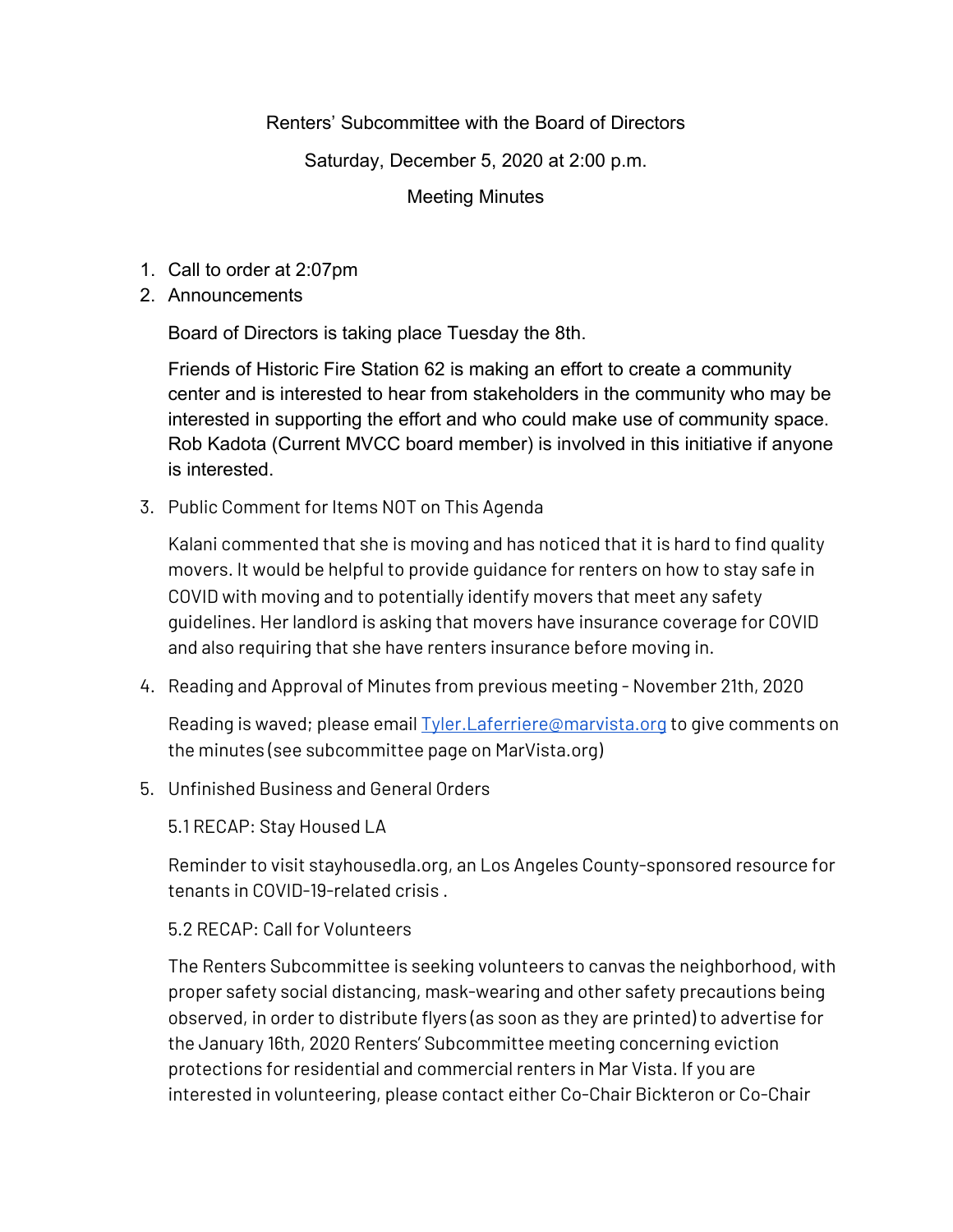Laferriere via email. A Google Forms sign-up sheet is available at this link: <https://forms.gle/GTgSHtGqVCkbABx99>

Kalani commented that she can ask Palms NC to post the flyer and when she moves, she will be leaving Mar Vista NC and transitioning to Westside NC instead.

Kalani asked where posters will be distributed. Tyler responded that in addition to posting at apartment buildings, and will also put at bulletin boards and will be posting large format posters at the farmer's market.

Kalani stated that adhering to COVID restrictions makes it hard to get turnout. Please be careful if doing anything in person and remember to wear gloves, face mask and face shield if possible. Tyler said he will be looking at Census safety guidelines since that type of canvassing will be similar.

6. New Business

6.1 Request for Action: Motion asking LA City Council to extend the eviction moratorium in the City of LA

Tyler has proposed a motion to be presented to the MVCC Board of Directors at its December 8th, 2020 meeting, requesting Councilmembers Bonin and Koretz to introduce a motion extending the eviction moratorium for renters in the City of Los Angeles until June 30th, 2021, given the Safer-at-Home order issued by Los Angeles County and effective from November 30th to December 20th and new surge in COVID-19 cases.

Stacy has said that she will propose this as a Board of Director's Motion for the 12/8 BoD meeting.

Kalani proposed an amendment to the motion to include concerns about food insecurity.

With the amendment, motion was passed 3-0.

6.2 Housing Element Update for the City of Los Angeles

Discussion and possible action concerning the commencement of the update of the Housing Element of the the General Plan of the City of Los Angeles, which is currently concluding its visioning phase. Set for implementation in 2021, this update is required by the state every eight years and is meant to demonstrate the City has sufficient capacity to accommodate the number of housing units identified in the Regional Housing Needs Assessment (RHNA).

7. Final comments